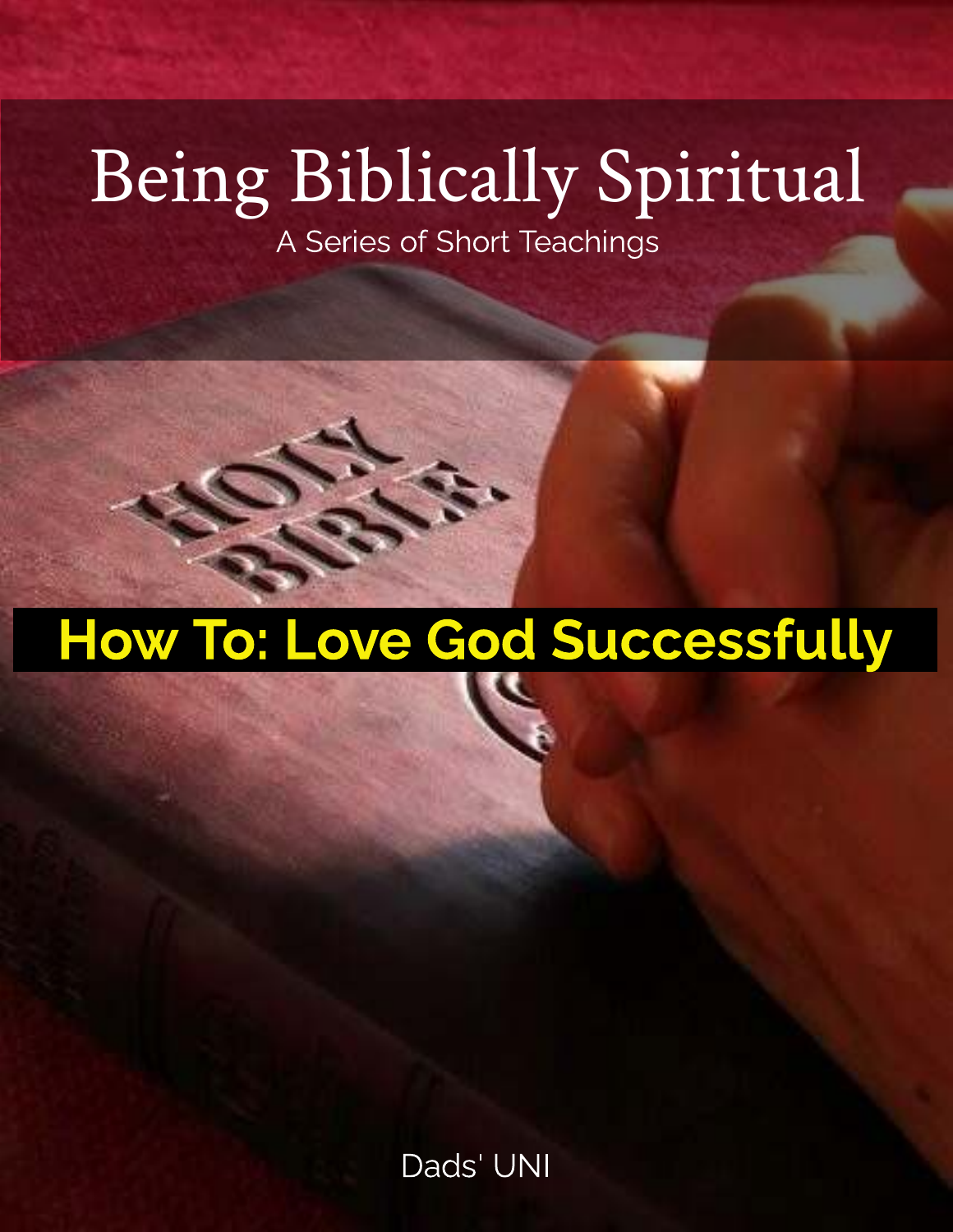## Table Of Contents

| Loving God Successfully                | 3              |
|----------------------------------------|----------------|
| Loving The Lord With All Your Heart    | $\overline{4}$ |
| Loving The Lord With All Your Soul     | 6              |
| Loving The Lord With All Your Mind     | 7              |
| Loving The Lord With All Your Strength | 9              |
| The Ministry Of Dads' UNI              | 11             |

#### **Being Biblically Spiritual**

Being Biblically Spiritual is a collection of short teachings that focus on the practical application of some of the spiritual truths found within the scriptures of the Bible. In no way should this be considered an exhaustive list, nor should it be considered the only way to spiritually apply these biblical truths. We hope that you find simple spiritual keys that will encourage and inspire your Christian faith and daily spiritual walk with God.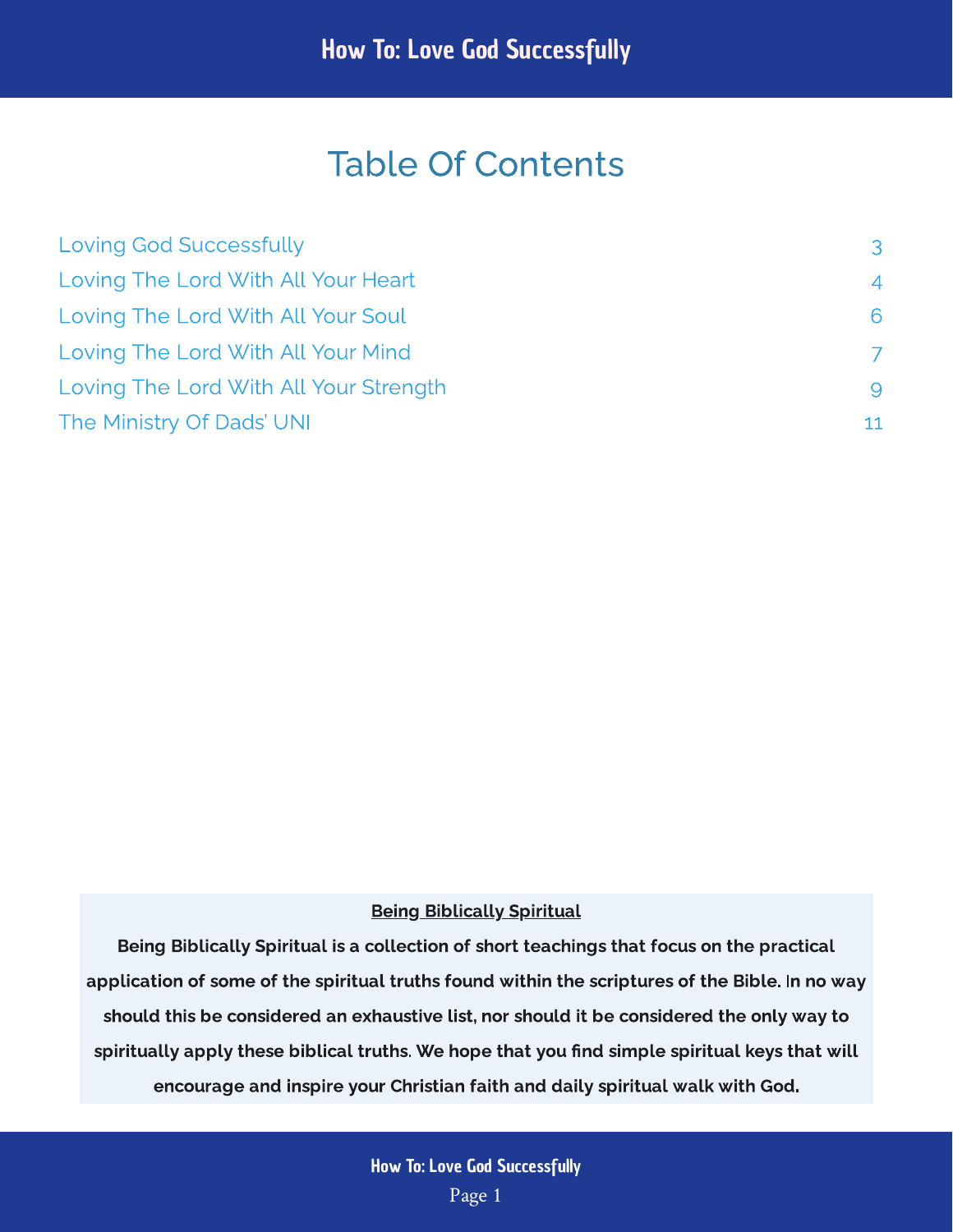## <span id="page-2-0"></span>Loving God Successfully

As we continue the Being Biblically Spiritual Series we come to one of the main teachings of the Bible,

and that is how we as **human beings are to love** God our Creator. It is important to note that the keys shared in this series are meant to become **a** daily spiritual exercise that grows within us until they become a Godly Christian lifestyle.

To some people, the thought of interacting with God on any level other than a subservient one



seems preposterous and bordering upon blasphemy. However, the Bible states repeatedly that God is seeking far more than a distant relationship with His children. He desires for us to know Him personally, in a way that is both **honoring His position** as Creator, yet intimately close as a member of His family.

Jesus answered him, "The first of all the commandments is: 'Hear, O Israel, the Lord our God, the Lord is one. And you shall love the Lord your God with all your heart, with all your soul, with all your mind, and with all your strength.' This is the first commandment. (Mark 12: 29-30)

#### \*Please Note

The New Testament was originally written in the Greek Language and it is significant to realize that in the Greek Language there are four different words used to describe the same word LOVE, each Greek word describes a different type of love. The four different types of love are romantic love, family love, **brotherly** love, and God's divine love.

Though our feelings come and go, God's love for us does not.

#### — C.S. Lewis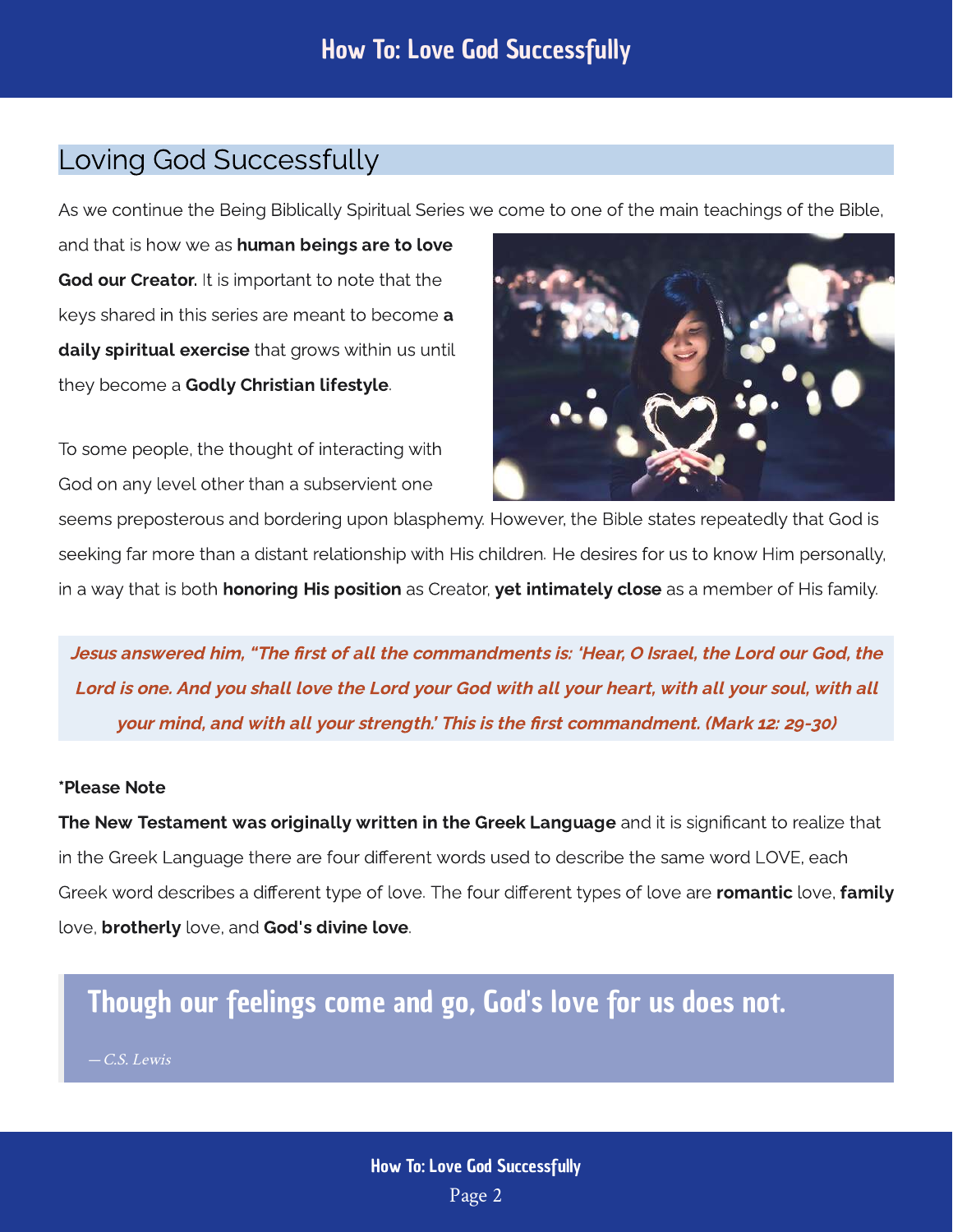### How to: Love God Successfully

When Jesus spoke of the importance of loving the Lord with all your heart, soul, mind, and strength He used the word Love (Agape) rather than the other love words. Agape is the God type of love. He loves us not because we are worthy of His love, but because He is Love. Love (Agape) is the way that God chooses to interact with His creation.

The significance of Agape love is that **unlike** the other 3 words used to describe love it is **not based** primarily on human desires or emotions but rather identified as purely action and as **an act of the will** flowing from God's wonderful love.

The reason why I am elaborating on this point is that for us to become successful in loving God we must learn not to base our love merely on our emotions but we must learn **to love as an act of our will.** 

Love must become an action that we do despite how we feel or what our situation or circumstances may be at any given moment.



Long ago I came to the total assurance that God loves me, God knows where I am every second of every day, and God is bigger than any problem life's circumstances can throw at me.

— Charles Stanley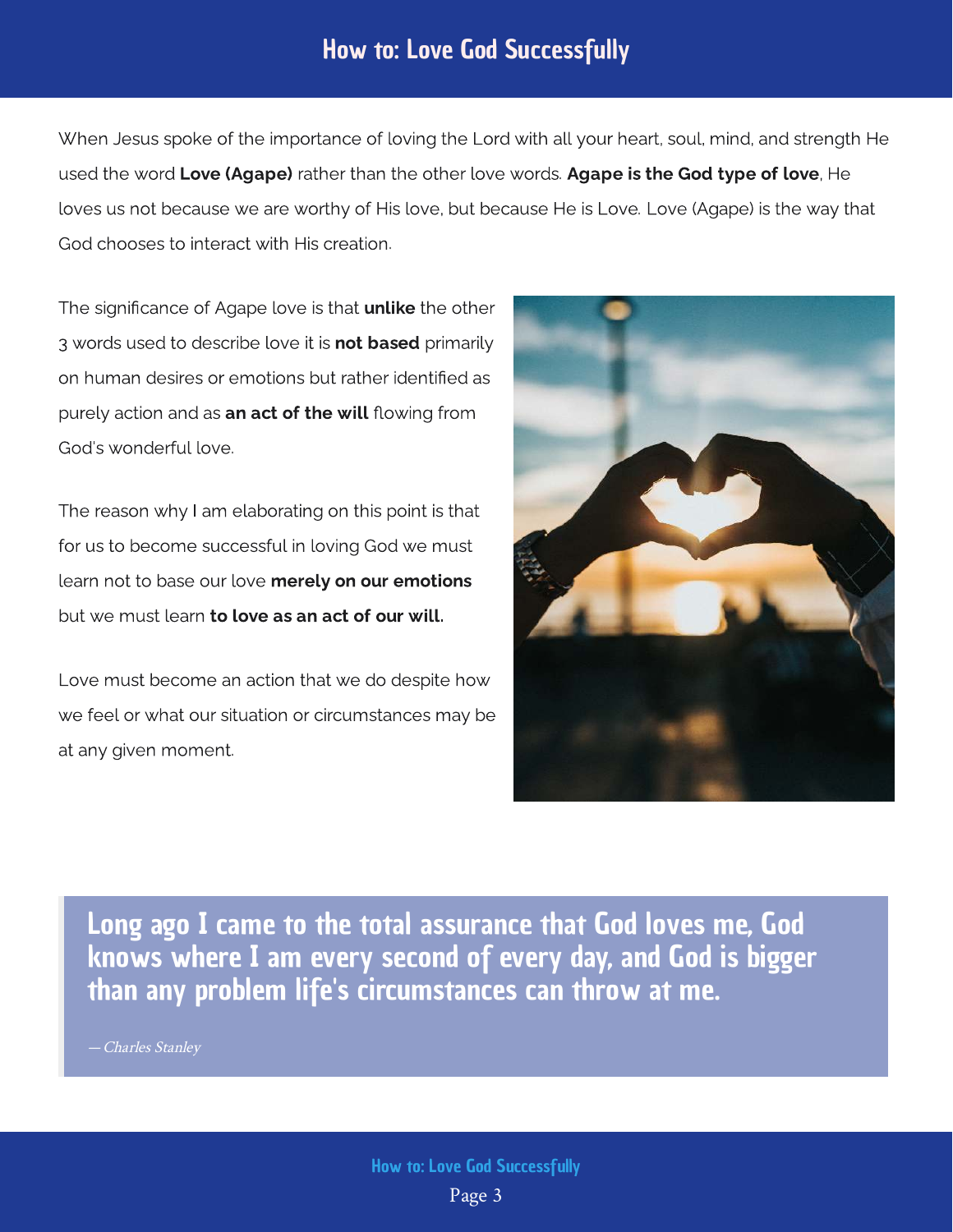## <span id="page-4-0"></span>Loving The Lord With All Your Heart

(Romans 10:10) For with the heart one believes unto righteousness, and with the mouth confession is made unto salvation.

(Hebrews 11:6) But without faith it is impossible to please him: for he that cometh to God must believe that he is, and that he is a rewarder of them that diligently seek him

Loving the Lord with all our hearts may often need to begin when we may feel little or no emotional love toward Him, this is often because we are distracted by the circumstances of daily life. The good news is that if we **begin to humble ourselves and love God through an act of our will** it won't be long until our **emotions catch up** and because our focus is now upon Him we will begin to greatly enjoy being in His presence.

Our heart is the base God uses to enable us to believe in Him and it is on this aspect of loving God that I would like to focus on today. Our heart is the way through which we believe,  $\mathsf I$ like to describe it as my personal **'believer'.** Often throughout the day, I choose to turn on my believer (heart) and 'practice' believing in Him!



This may seem strange initially, but if you **decide as an act of your will to believe in God** (rather than doubt Him or fear vour circumstances) for the next minute and then begin to **do that regularly** throughout the day I believe that like me, you will feel a significant rise in your daily faith level.

God, in his infinite wisdom understands, loves, and cares for all of us. — Oliver Powell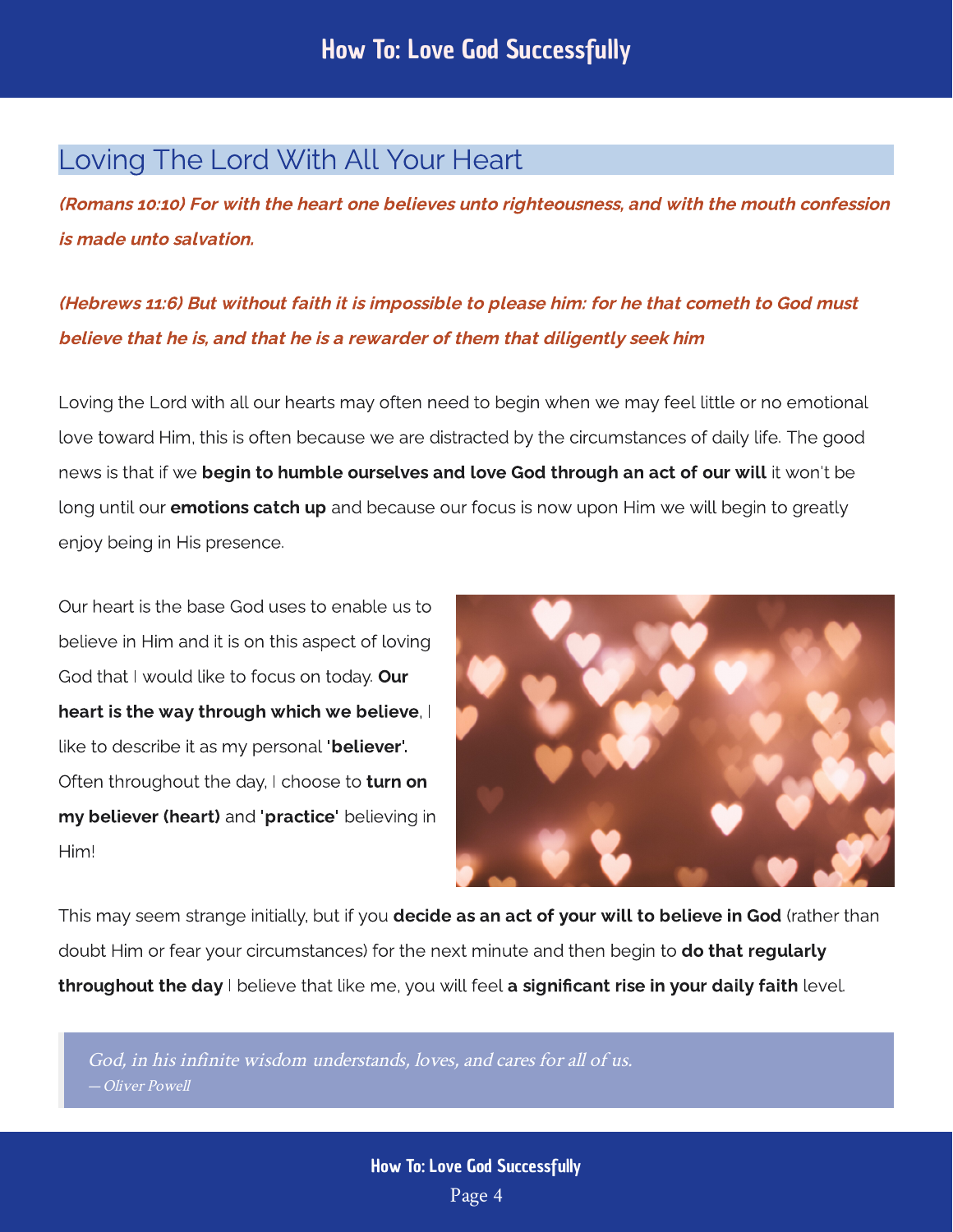#### Spiritual Key:

To LOVE God With ALL of our HEART we need to spend some quality time each day loving God by  $t_{\text{max}}$  is the Higher Him  $t_{\text{max}}$ 

## <span id="page-5-0"></span>Loving The Lord With All Your Soul

(Matthew 6:9-10) In this manner, therefore, pray: Our Father in heaven, Hallowed be Your name. Your kingdom come. Your will be done On earth as it is in heaven.

(Matthew 18: 2-4)Then Jesus called a little child to Him, set him in the midst of them, and said, "Assuredly, I say to you, unless you are converted and become as little children, you will by no means enter the kingdom of heaven. Therefore whoever humbles himself as this little child is the greatest in the kingdom of heaven.

(Luke 6:46) And why call ye me, Lord, Lord, and do not the things which I say?

(Romans 6:13) And do not present your members as instruments of unrighteousness to sin, but present yourselves to God as being alive from the dead, and your members as instruments of righteousness to God.

When the soul of man is discussed in the Bible it is generally agreed that it is made up of 3 separate parts. These parts together form the soul of man are his mind, his will, and his emotions. Now seeing Jesus has already identified the Mind as one of the four primary ways we are to love God we will discuss that solely in the next section.

It is in the area of the will that I believe we can learn to successfully love God. As we see in the scripture above from "The Lord's Praver" the **vielding of our own will** and acceptance of God's will is a vital part that we play in helping God's kingdom come!  $y$ <sup>1</sup>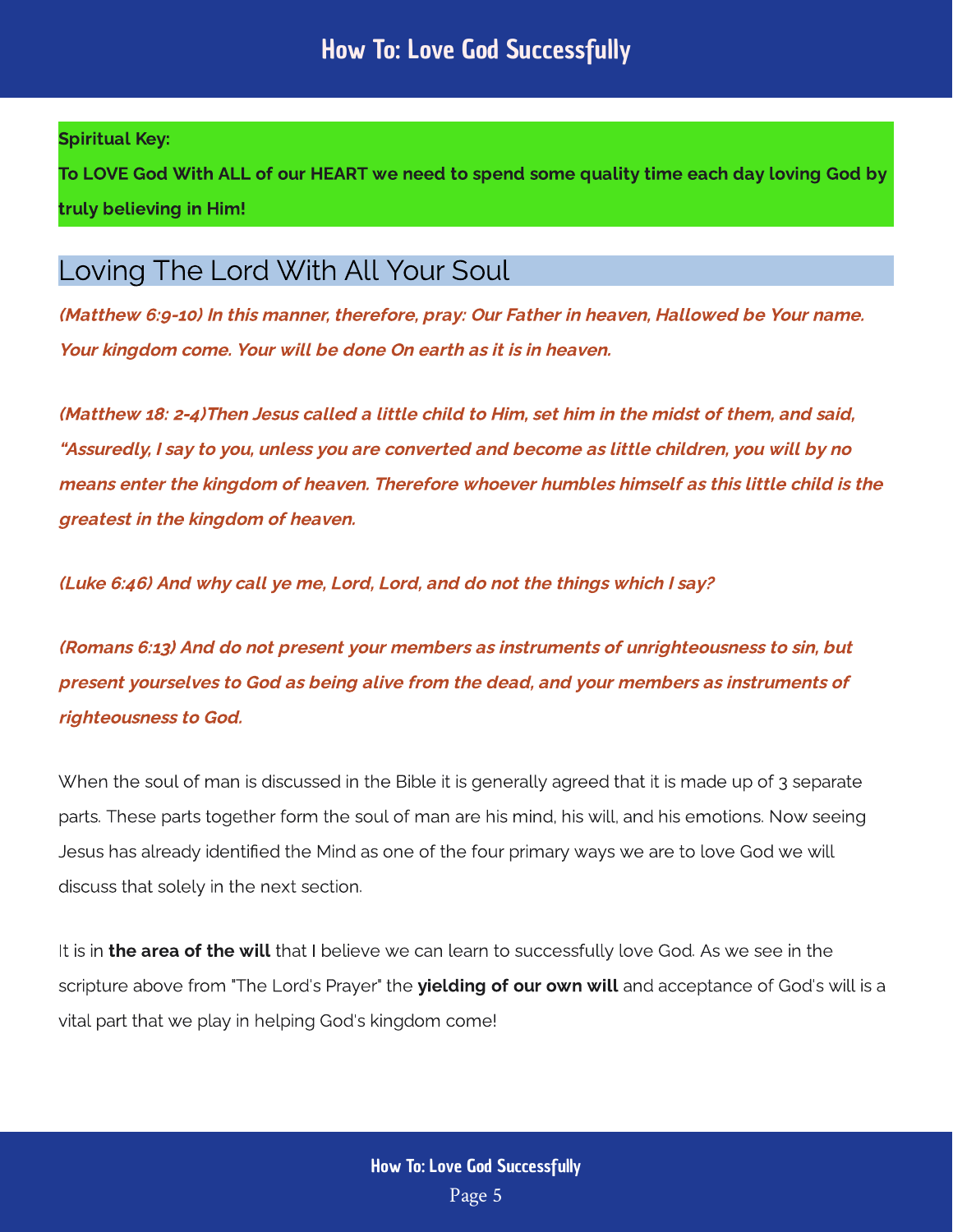### How To: Love God Successfully

A daily laying down of our desires and plans and the pursuit of those things that God has decided for our life is paramount if we are to be His disciples. To do this will require us to continue daily to humble ourselves before Him.

As soon as the Holy Spirit reveals an area in our life that is not in line with His will or His word (Bible) we need to begin the process of yielding that area to Him. The realization that our lives are no longer our own, but belong to Jesus Christ our Saviour is the rst step toward nding victory over the areas that seek to hold us back from the fulness of God's blessing.

#### Spiritual Key

To love God with ALL of your SOUL is to make Him Lord of every area of your life!

## <span id="page-6-0"></span>Loving The Lord With All Your Mind

(Romans 8:5-6) For those who live according to the flesh set their minds on the things of the flesh, but those who live according to the Spirit, the things of the Spirit. 6 For to be carnally minded is death, but to be spiritually minded is life and peace.

(Colossians 3:1-2) If then you were raised with Christ, seek those things which are above, where Christ is, sitting at the right hand of God. Set your mind on things above, not on things on the earth.

(Isaiah 26:3) You will keep him in perfect peace, Whose mind is stayed on You, Because he trusts in You

Our mind is probably the most that we if we are to be successful as Christian. We can not allow random thoughts and images to have continual, unhindered access to our minds if we desire to conquer the theory that  $\alpha$  that  $\alpha$  are a that satisfied at the that  $\alpha$  attack daily with negativity, do the text and temperature in the can learn to then we can truly enjoy the victory of spiritual life with God. crucial area that we need to master  $m$ ind is the battlefield stand guard over the entrance to our thought life,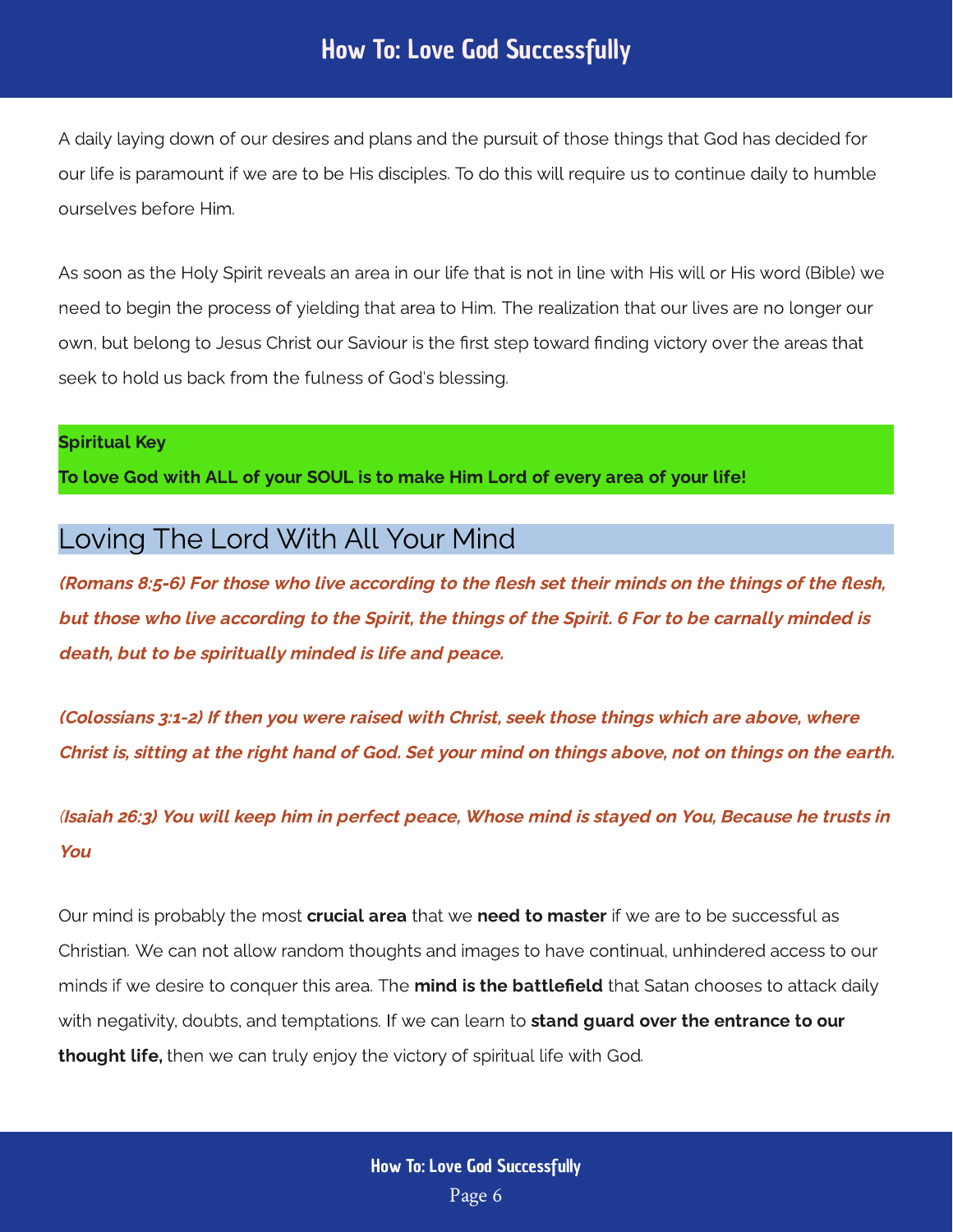The mind is the battlefield that Satan chooses to attack daily with negativity, doubts and temptations

Many people allow their minds to be a thoroughfare for every thought and imagination that passes by their life. As long as they allow this to continue they will be unable to overcome the mental defeat that often follows, bringing with it negativity and depression.

But God has empowered believers in Christ by giving us His Holy Spirit and through Him, we have spiritual weapons that can change the way we think and enable us to live victoriously.

#### If God said it, I believe it!

(2 Corinthians 10:4-5) For the weapons of our warfare are not carnal but mighty in God for pulling down strongholds, casting down arguments and every high thing that exalts itself against the knowledge of God, bringing every thought into captivity to the obedience of Christ,

If we are to be successful in **our thought life**, the foundation we must build has to be based upon the acceptance of God's Word (The Bible) as the truth that our lives follow. If God said it, I believe it, and will not allow **thoughts or imaginations** that are contrary to God's truth to stay or be believed in my mind.

The best way to maintain victory in our thought life is to read vour Bible daily and search out the scriptures for the hidden truths and wonderful wisdom that is available there for us all! As we fill our minds with God's Word the spiritual power held within it begins to give us victory over negativity, doubt, and depression.

Memorizing specific scriptures that stand out to you in your Bible reading and meditating upon or thinking about these promises when you can throughout the day begins to **rebuild your mind into a** spiritual fortress that can withstand mental attacks.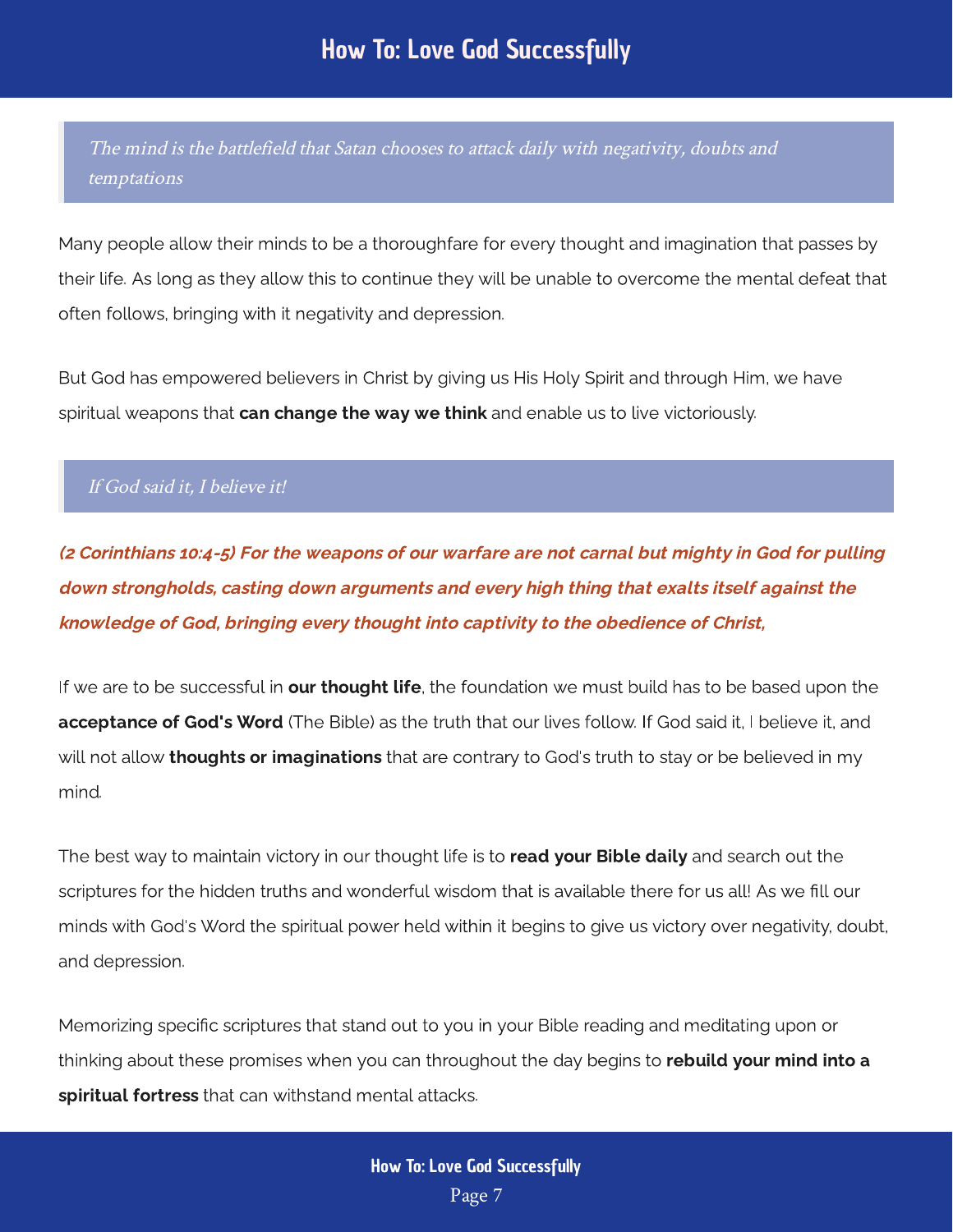**Praying and praising God** for the promises He reveals to you is another way to help you overcome mental struggles.

(Mark 10:27) But Jesus looked at them and said, "With men it is impossible, but not with God; for with God all things are possible."

#### Spiritual Key

Loving God with All of Our Mind takes constant awareness and mental discipline and this is achieved by daily Bible Reading and Meditation, Scripture Memorisation, Praying, and Praising God for the promises in His Word!

#### <span id="page-8-0"></span>Loving The Lord With All Your Strength

(1 Corinthians 6:19-20) Or do you not know that your body is the temple of the Holy Spirit who is in you, whom you have from God, and you are not your own? For you were bought at a price; therefore glorify God in your body and in your spirit, which are God's.

(2 Corinthians 3:3) clearly you are an epistle of Christ, ministered by us, written not with ink but by the Spirit of the living God, not on tablets of stone but on tablets of flesh, that is, of the heart

In the Old Testament, we read much about the history of the Jewish Nation of Israel, how they escaped from slavery in Egypt and were led by God out of captivity and into the promised land. After they were established in the land King David arose and began preparations **to build God a place where He could** be worshipped, and where His Holy Presence could reside. This building was called the Temple of God and was eventually built in the city of Jerusalem by David's son King Solomon.

Within the Temple of God, the children of Israel offered God sacrifices for sins, and there they came to pray to God and to praise and worship His Holy Presence. People came from near and far to be able to worship God in this great Temple that King Solomon had built, in the hope of being able to find God themselves personally.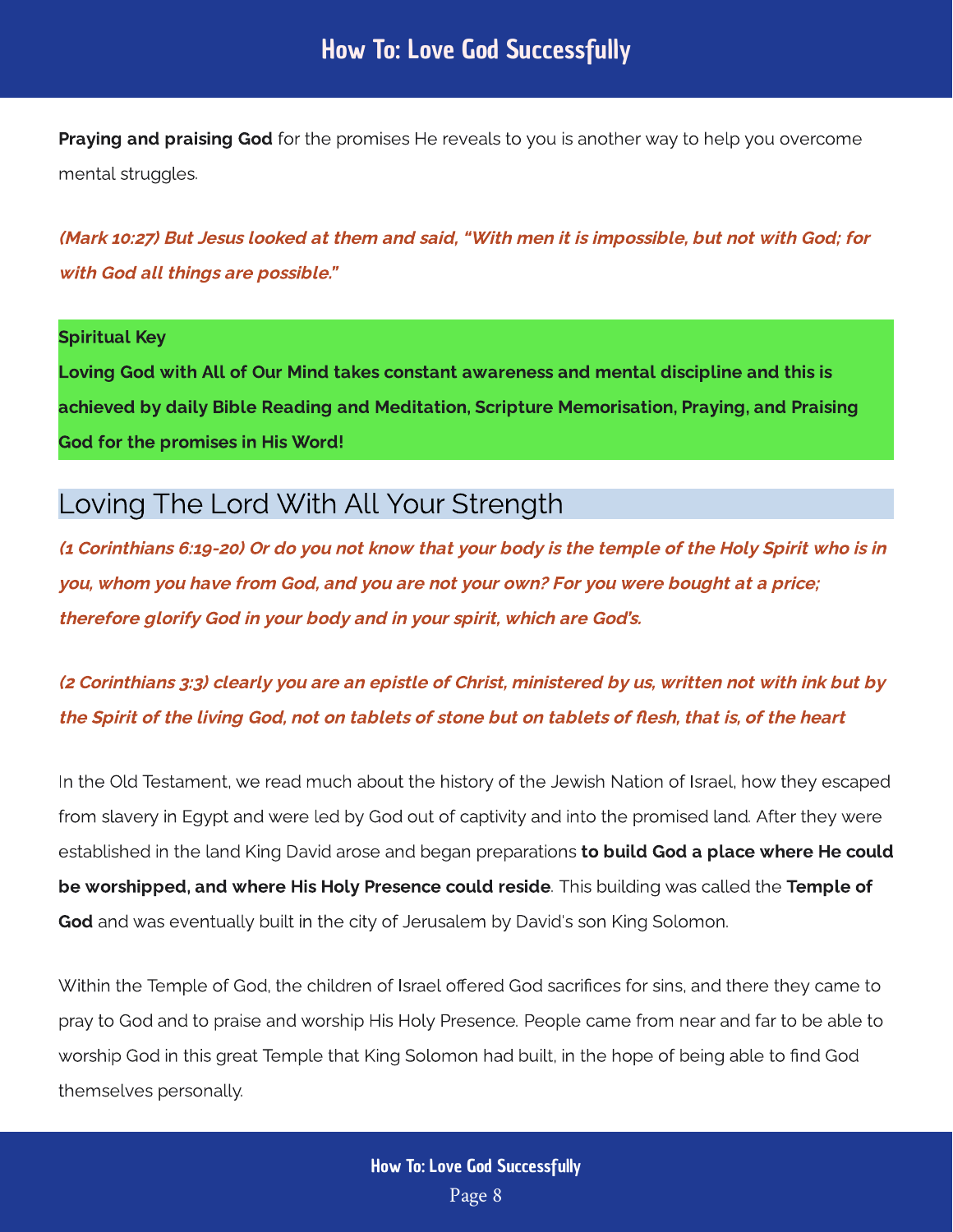## How To: Love God Successfully

But ultimately God did not desire to be worshipped in temples made of stone, His desire was for His people to know Him personally and intimately, no matter where they were in the world. God accomplished this through sending His Son Jesus Christ, who paid the price for the sin of all mankind by freely giving His own life as a perfect sacrifice. God Himself rose Christ from the dead and has now offered forgiveness and eternal salvation to all who believe in Him.

But ultimately God did not desire to be worshipped in temples made of stone, His desire was for His people to know Him personally and intimately, no matter where they were in the world.

Believers in Jesus Christ not only have their sins forgiven, but are spiritually reborn inside through receiving the Holy Spirit. Now we don't need to travel to Jerusalem to worship God in a man-made Temple, because we are enabled through the Holy Spirit to worship Him in our hearts. We are now the Temple of the Holy Spirit, the one that God always desired to live with and in!

#### Spiritual Key

To love God with All Of Our Strength is to allow our physical body to truly become a place where God desires to live. We are now a living Temple and can offer God prayer, worship, and praise daily.

God Bless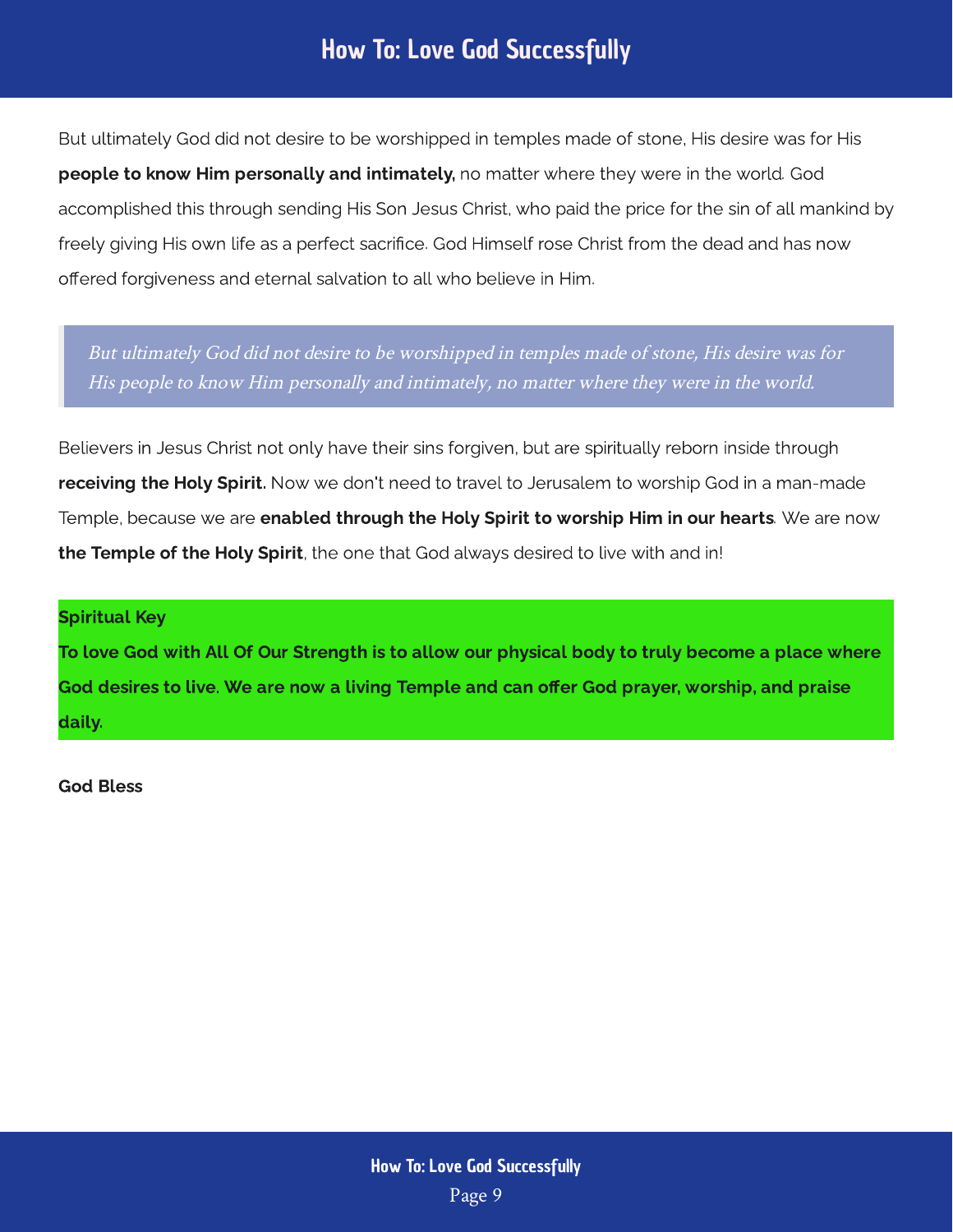## <span id="page-10-0"></span>The Ministry Of Dads' UNI

Dads' UNI is an Online Ministry based in Australia and is focused on providing simple biblical teaching to assist young men in Growing Families God's Way.

All Dads' UNI resources are provided free of charge, and we encourage those who enjoy our teachings to share them freely among family and friends.

Dads' UNI can be found online in the following locations:

Facebook: <https://www.facebook.com/Dadsuni/>

Instagram:<https://www.instagram.com/dadsuni/>

You Tube: [https://www.youtube.com/channel/UCV1vuth1FMmKxiJw\\_xQZpQg](https://www.youtube.com/channel/UCV1vuth1FMmKxiJw_xQZpQg)

Website: <https://www.dadsuni.com/>

We hope you enjoyed this eBook and will visit Dads' UNI online regularly to see our latest blogs and updates.